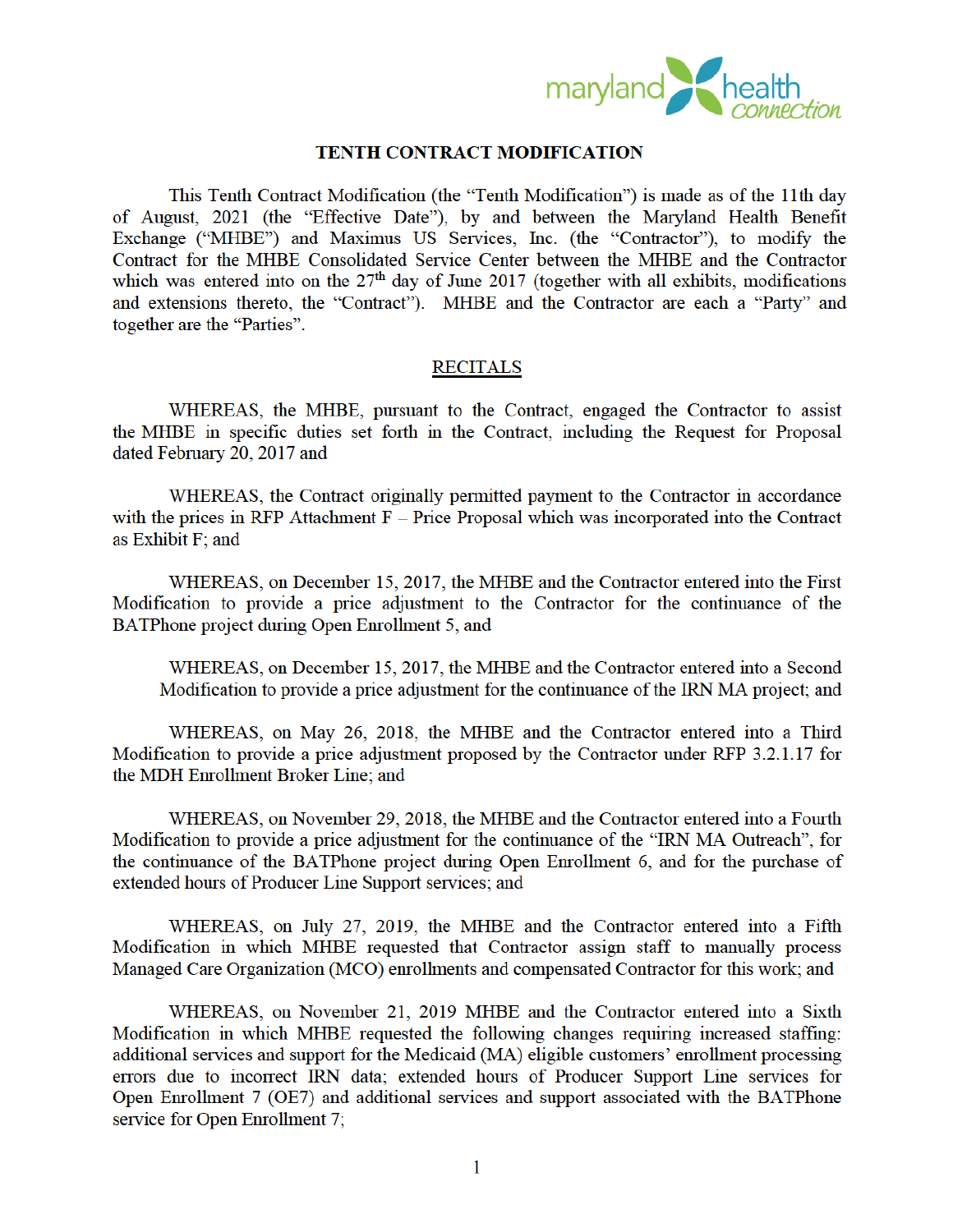

WHEREAS, on February 7, 2020, MHBE and the Contractor entered into a Seventh Modification in which MHBE paid for labor costs expended by 4 SP CSRs required for Maximus to support Medicaid (MA) escalation volumes not anticipated at the start of the contract established in 2017;

WHEREAS, on November 4, 2020, the MHBE and the Contractor entered into an Eight Modification in which MHBE paid for additional services and support associated with the BATPhone service for Open Enrollment 8 (OE8); and

WHEREAS, on January 15, 2021, the MHBE and the Contractor entered into a Ninth Modification in which MHBE requested the Contractor make the following change requiring increased staffing during Open Enrollment 8 ("OE8"), November 1, 2020, to December 15, 2020: extend business hours to assist Brokers and the CAC in processing applications and enrollment; extend hours of Producer Support Line services; and, staff the Producer Support Line with CSRs on Tuesdays and Thursdays; and

WHEREAS, the MHBE requests Contractor to make the following changes requiring increased staffing: assign three staff to perform and manage manual MCO enrollments identified on the daily MCO Tracker; provide Special Project staff to handle manual internal escalation cases related to Pre-Merger Enrollment Broker (EB) functions; and provide IRN outbound outreach to consumers to obtain documents to support application data; and

WHEREAS, the Contract is valid and existing by and between Maximus US Services, Inc. and the Maryland Health Benefit Exchange;

NOW THEREFORE, in consideration of the premises and mutual covenants herein contained, and for other good and valuable consideration, the receipt and sufficiency of which are hereby acknowledged, the Parties covenant and agree as follows:

## AGREEMENT

1. The Recitals are true and correct in all respects, form a substantive part of this Agreement and are incorporated herein by reference.

2. Pursuant to Sections 2.2, 2.3 and 27 of the Contract, Maximus shall provide the services set forth in the Change Request Form (Attachment A) and Change Control Requests Numbered CSC\_04012021-01 (Attachment A-1), CSC\_04012021-02 (Attachment A-2), and CSC\_04012021\_03 (Attachment A-3), attached hereto and incorporated herein by reference. If there is any conflict between the terms in this Modification and the Attachments, the terms in this Modification shall govern. If there is any conflict among the Attachments to this Modification, the following order of precedence shall determine the prevailing provision:

> i. Change Request Form – Maryland Health Benefit Exchange, Change Request Title: "Change Request Title: CSC IRN, MCO, Escalations FY22" (Attachment A)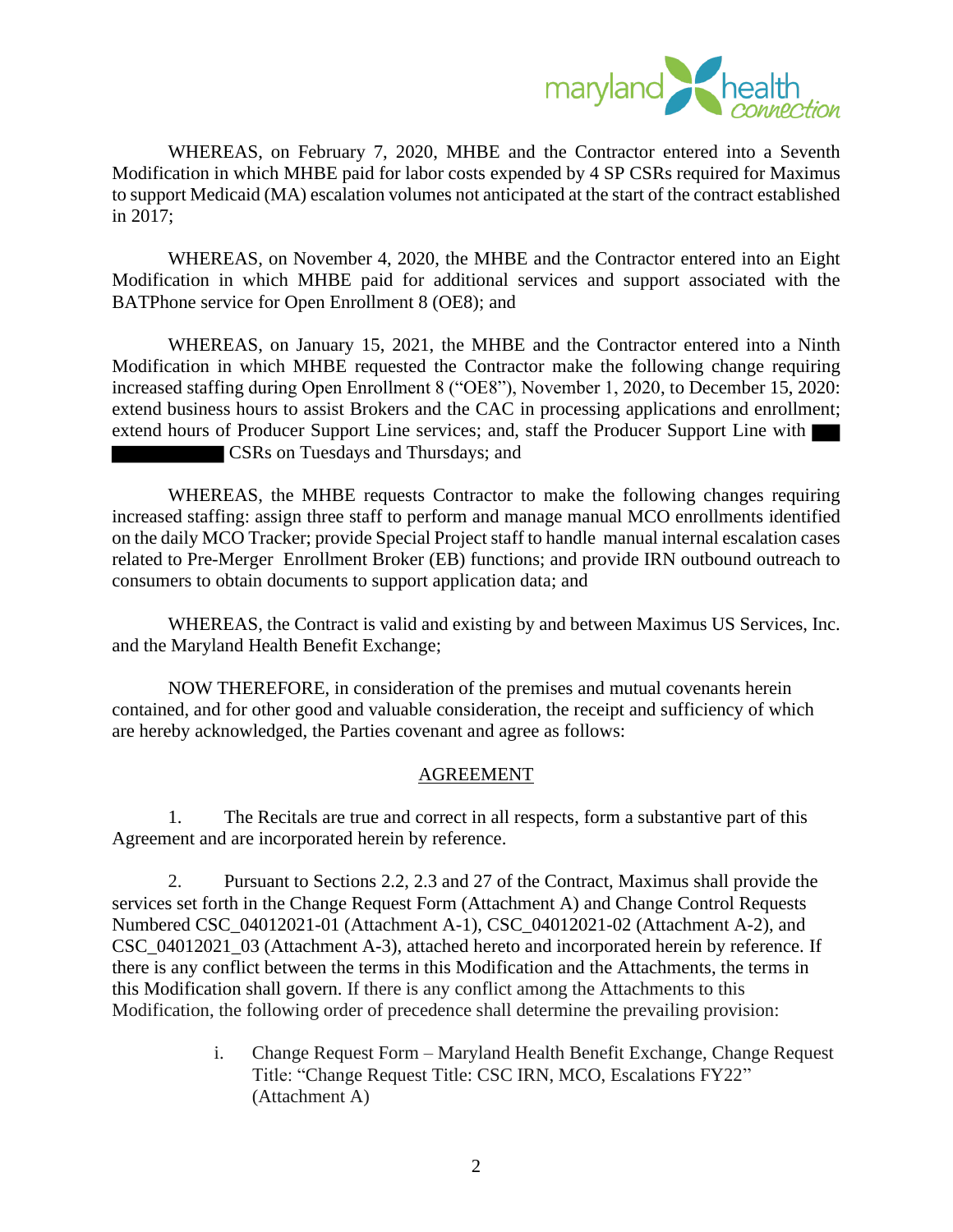

- ii. Change Request Number CSC\_04012021\_01 (Attachment A-1)
- iii. Change Request Number CSC\_04012021\_02 (Attachment A-2)
- iv. Change Request Number CSC\_04012021\_03 (Attachment A-3)

3. The rates MHBE may pay the Contractor under the Contractor for the services described in the Scope section of Attachments A-1, A-2, and A-3 are set forth therein.

4. Except as modified herein, the Contract remains in full force and effect, and all of the terms and conditions of the Contract, as herein modified, are ratified and confirmed. The Board-approved Not-to-Exceed amount for this contract of \$ 8,576,256.00 is unchanged by this agreement.

[Signatures next page(s)]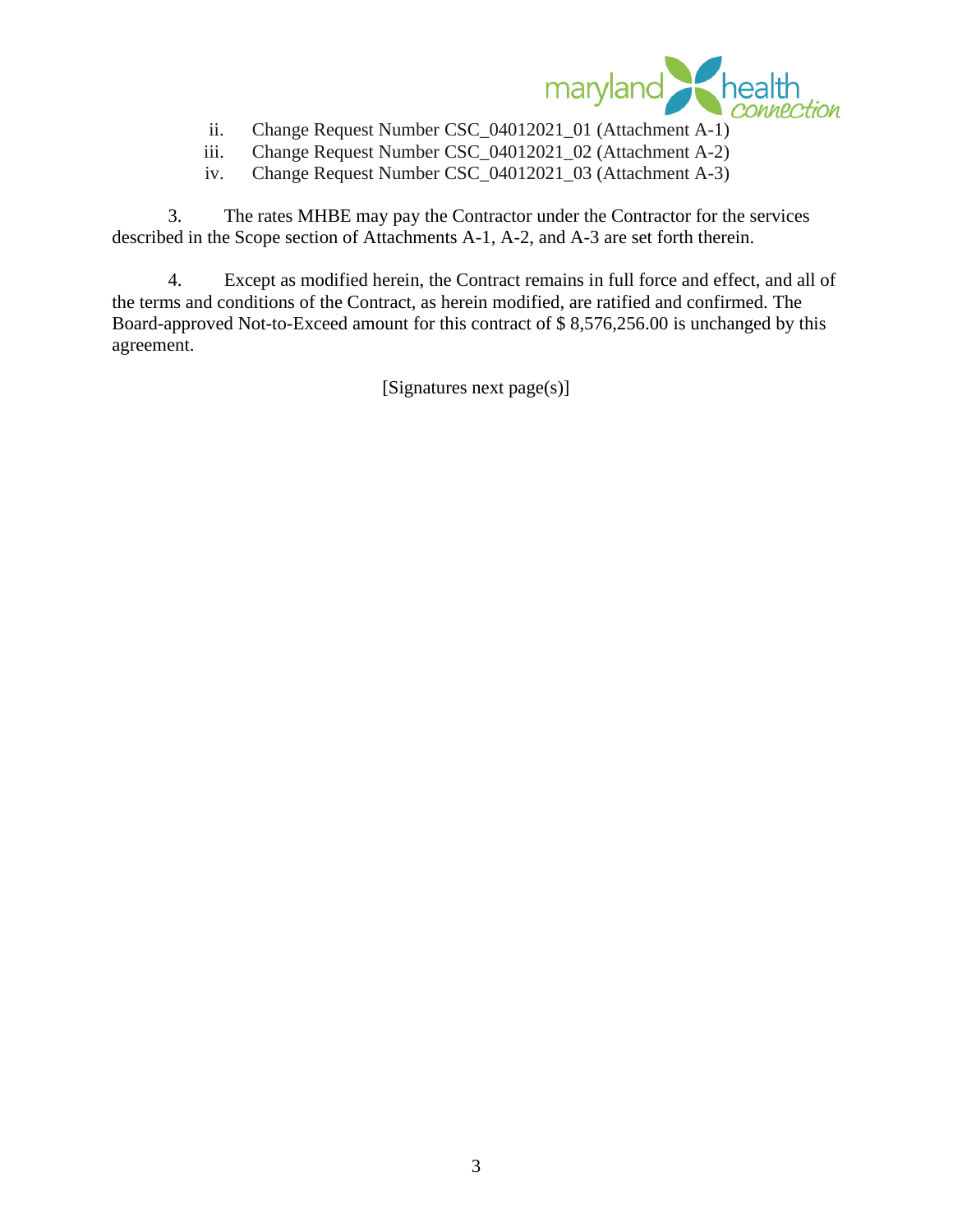

IN WITNESS THEREOF, the Parties have respectively signed this Tenth Modification as of the Effective Date set forth above.

MARYLAND HEALTH BENEFIT EXCHANGE:

 $BY:$  Michele Fhirl  $BY:$ Signature Signature Signature

Michele Eberle Name (Type or Print)

\_\_\_\_\_\_\_\_\_\_\_\_\_\_\_\_\_\_\_\_\_\_\_\_\_\_\_\_\_\_\_\_\_\_\_\_ \_\_\_\_\_\_\_\_\_\_\_\_\_\_\_\_\_\_\_\_\_\_\_\_\_\_\_\_\_\_\_\_\_\_\_\_\_ August 11, 2021

Date Date Date

\*\*\*\*\*\*\*\*\*\*\*\*\*\*\*\*\*\*\*\*\*\*\*\*\*\*\*\*\*\*\*\*\*\*\*\*

Approved as to form and legal sufficiency this **9th** day of **August**, 2021

 $BY:$  steep

Signature

Trevor H. Coe Asst Attorney General

MAXIMUS US SERVICES INC.

\_\_\_\_\_\_\_\_\_\_\_\_\_\_\_\_\_\_\_\_\_\_\_\_\_\_\_\_\_\_\_\_\_\_\_\_ \_\_\_\_\_\_\_\_\_\_\_\_\_\_\_\_\_\_\_\_\_\_\_\_\_\_\_\_\_\_\_\_\_\_\_\_\_ Kaila Iglehart

\_\_\_\_\_\_\_\_\_\_\_\_\_\_\_\_\_\_\_\_\_\_\_\_\_\_\_\_\_\_\_\_\_\_\_\_ \_\_\_\_\_\_\_\_\_\_\_\_\_\_\_\_\_\_\_\_\_\_\_\_\_\_\_\_\_\_\_\_\_\_\_\_\_ Sr. Manager, Contracts

Executive Director Title (Type or Print)

07/20/2021